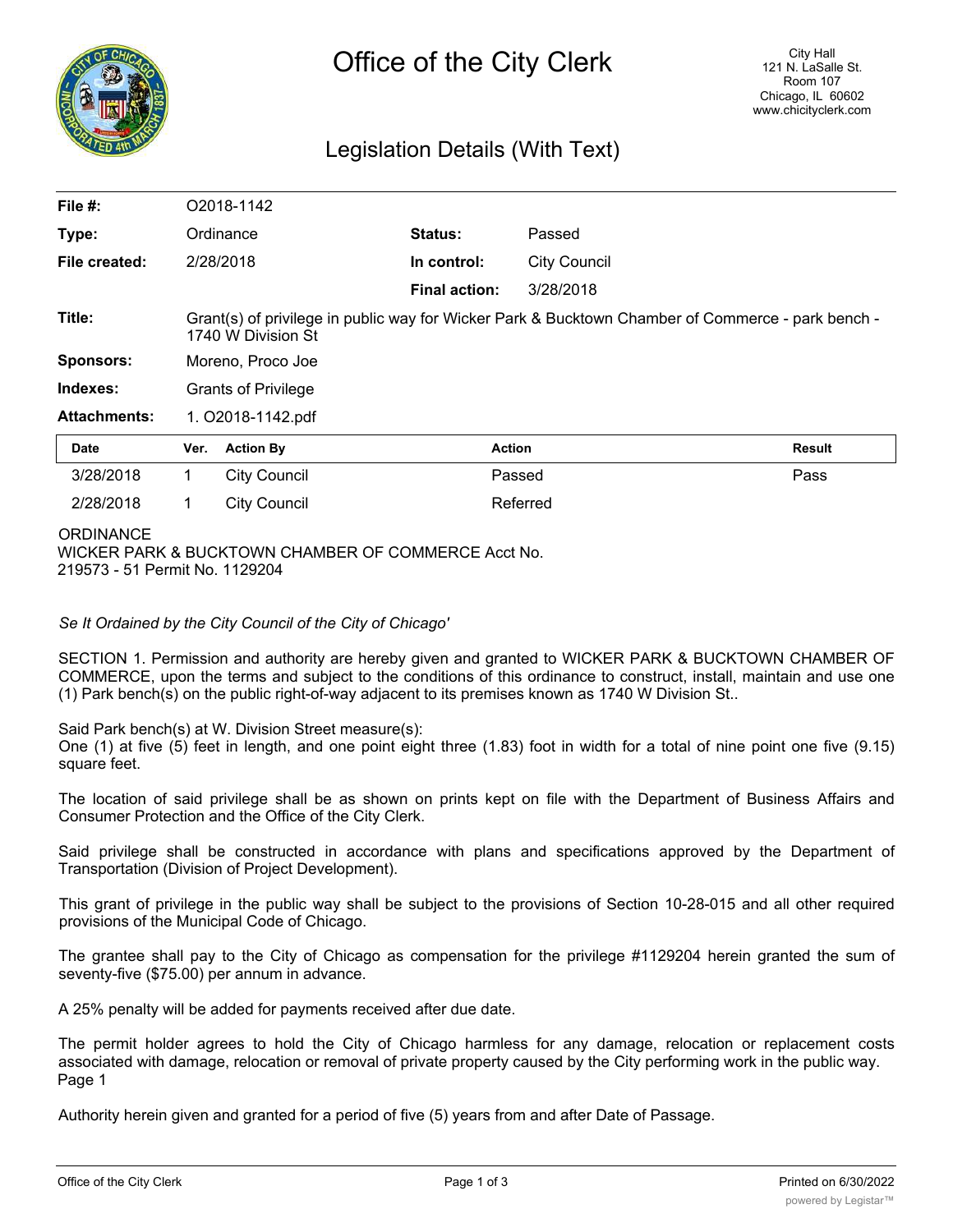(Page 2 of 4)

W.cker Park & Bucktown Chan^errf Commerce, 1414 N Ashland Ave , Chicago, IL 60622 773 384 2672 Requested *permit location J^BS® W, WviSfOl\**

*mo*

: KEY >■«■".. ••"<•"'' Department ol' Business AITairs and Consumer Protection Small Business Center - Public Way Use Unit City l-lall - 121 N LaSalle Street, Room 800 • Chicago. 11.60602 312-74-GOBIZ / .512-744-6240 • (312) 744-1944 (TTY) hup //www cilvol'clucaiio oreVhacp

### **02/28/2018**

Alderman Proco Joe Moreno Ward # 01 City of Chicago City llall, Room 300 121 North LaSalle Street Chicago, Illinois 60602

## **Re: An ordinance to use and maintain a portion of the public right-of-way for one (1) park bench(s) for WICKER PARK & BUCKTOWN CHAMBER OF COMMERCE, adjacent to the premises known as 1740 W. Division St..**

**Dear Alderman Proco Joe Moreno:**